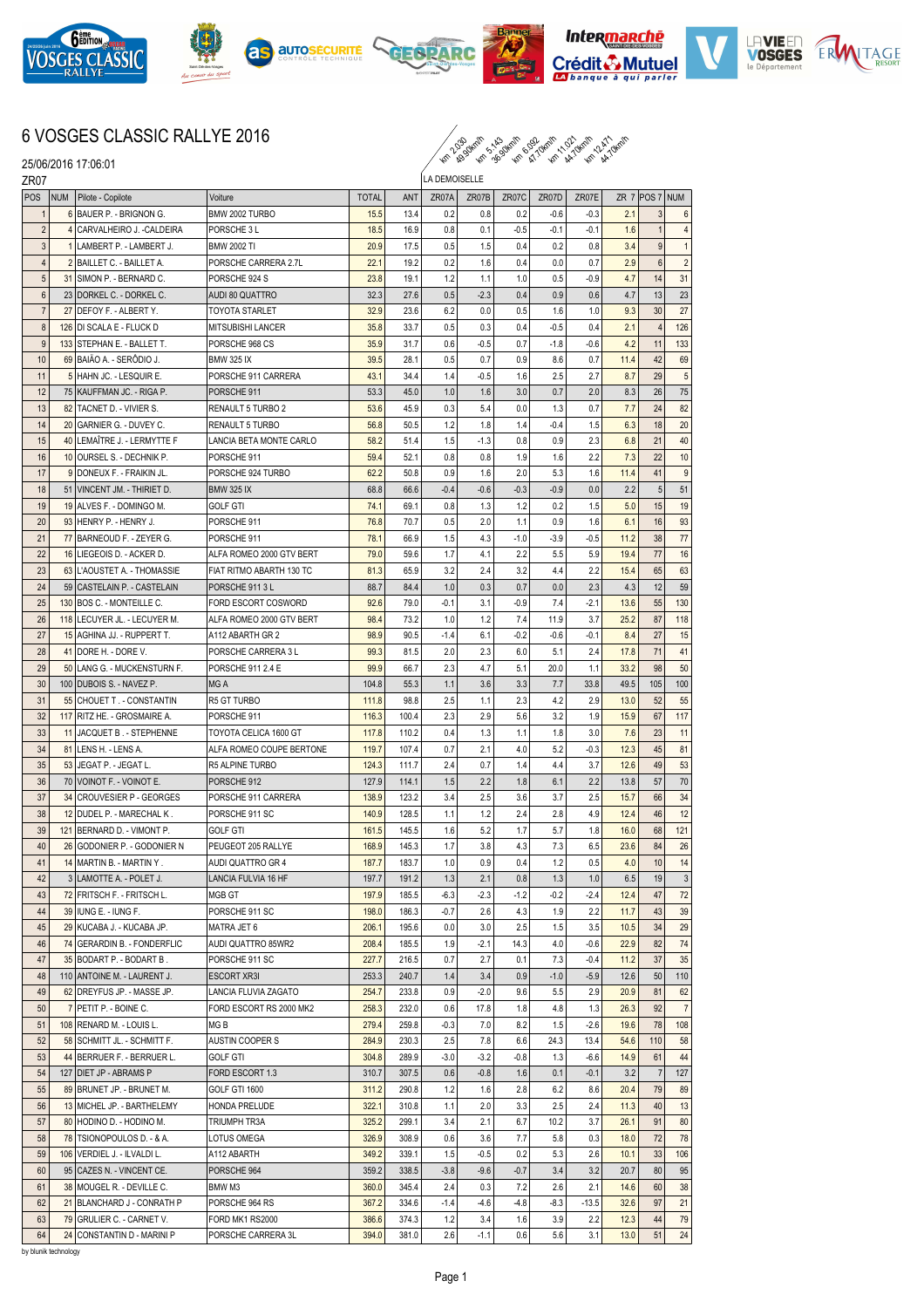











## 6 VOSGES CLASSIC RALLYE 2016



25/06/2016 17:06:01

| ZR07 |            |                               |                           |              |         | LA DEMOISELLE |         |         |         |         |        |                |                |
|------|------------|-------------------------------|---------------------------|--------------|---------|---------------|---------|---------|---------|---------|--------|----------------|----------------|
| POS  | <b>NUM</b> | Pilote - Copilote             | Voiture                   | <b>TOTAL</b> | ANT     | ZR07A         | ZR07B   | ZR07C   | ZR07D   | ZR07E   |        | ZR 7 POS 7 NUM |                |
| 65   |            | 88 SAINT DIZIER M. - BRISON   | VOLVO AMAZONE 121         | 499.6        | 488.6   | 2.2           | 0.9     | 2.6     | 2.1     | 3.2     | 11.0   | 35             | 88             |
| 66   |            | 65 LAMAZE JP. - BROCARD M.    | <b>FORD SIERRA RS</b>     | 530.6        | 411.3   | 1.3           | 3.1     | 2.1     | 65.1    | 47.7    | 119.3  | 116            | 65             |
| 67   |            | 120 MILARD JL. - BODSON JJ.   | NISSAN BLUERBIRD SSS      | 544.1        | 517.5   | 3.0           | 3.5     | 4.5     | 9.0     | 6.6     | 26.6   | 93             | 120            |
| 68   |            | 67 JACQUEL D. - GEOFFROY J.   | COCCINELLE MEXICO         | 558.1        | 506.3   | $-5.3$        | 7.3     | 10.9    | 19.6    | 8.7     | 51.8   | 106            | 67             |
| 69   |            | 30 VEROT C. - VEROT M.        | ALPHA ROMEO 2000 GT       | 571.0        | 562.5   | 0.7           | 5.1     | 1.2     | 1.2     | 0.3     | 8.5    | 28             | 30             |
| 70   |            | 73 LAPORTE A. - LAPORTE M.    | LANCIA FULVIA 1300 S      | 576.1        | 563.6   | 1.5           | 0.9     | $-0.4$  | 5.3     | 4.4     | 12.5   | 48             | 73             |
| 71   |            | 71 CORLET G. - NEGRE D.       | <b>SIMCA 1000 R2</b>      | 579.8        | 549.0   | 1.6           | $-1.8$  | $-1.9$  | 17.9    | $-7.6$  | 30.8   | 96             | 71             |
| 72   |            | 33 BONORON JC. - BONORON V.   | PORSCHE GR4 RS ALMERAS    | 663.6        | 588.9   | $-6.3$        | $-16.5$ | $-14.6$ | $-17.3$ | $-20.0$ | 74.7   | 112            | 33             |
| 73   |            | 116 MEUNIER L. - FRANCOIS F.  | GOLF 1 GTI                | 681.5        | 675.4   | $-0.6$        | 2.9     | 0.7     | $-1.8$  | 0.1     | 6.1    | 17             | 116            |
| 74   |            | 87 BRUNO N. - VIRY F.         | PORSCHE 964               | 711.4        | 687.6   | $-1.9$        | $-7.9$  | $-1.6$  | $-4.7$  | $-7.7$  | 23.8   | 86             | 87             |
| 75   |            | 52 ANTOINE P. - ROELLINGER    | PORSCHE 924               | 726.6        | 575.3   | $-23.2$       | $-39.4$ | $-39.2$ | $-18.4$ | $-31.1$ | 151.3  | 120            | 52             |
| 76   |            | 90   THIEBAUT M. - VERPOORTEN | MAZDA 323 GTX TURBO       | 749.2        | 736.2   | 2.2           | 0.6     | 7.3     | $-0.9$  | $-2.0$  | 13.0   | 53             | 90             |
| 77   |            | 99 GUTZWILLER C. - PIARD R.   | ALFA ROMEO GTV 4          | 772.9        | 567.2   | 35.1          | 38.0    | 50.3    | 42.5    | 39.8    | 205.7  | 122            | 99             |
| 78   |            | 115 LUX P. - PIRET JM.        | PORSCHE 914/4             | 815.3        | 812.0   | 0.1           | 0.5     | 1.3     | 1.2     | 0.2     | 3.3    | 8              | 115            |
| 79   |            | 42 SENIURA M. - SENIURA E.    | <b>FACEL VEGA</b>         | 819.8        | 794.3   | 1.6           | 3.1     | 6.9     | 6.2     | 7.7     | 25.5   | 90             | 42             |
| 80   |            |                               |                           |              |         | $-0.1$        | 0.8     | 0.4     |         | $-0.2$  | 1.9    | $\overline{2}$ | 76             |
|      |            | 76 JULIEN M. - ZANDOMENNEGH   | DAUPHINE PROTO            | 841.2        | 839.3   |               |         |         | $-0.4$  |         |        |                |                |
| 81   |            | 102 KAUTEN B. - RION S.       | ALPINE A 310 V6           | 847.6        | 810.6   | 1.9           | 4.1     | 10.4    | 9.9     | 10.7    | 37.0   | 101            | 102            |
| 82   |            | 37 FATH J. - FALCONE A.       | <b>JAGUAR TYPE E</b>      | 871.1        | 845.8   | $-9.4$        | 8.0     | 3.2     | 3.9     | $-0.8$  | 25.3   | 88             | 37             |
| 83   |            | 97 TENEDOR JP. - MUNCH R.     | MERCEDES 190 E            | 932.8        | 796.6   | 7.7           | 53.9    | 54.6    | 16.6    | $-3.4$  | 136.2  | 119            | 97             |
| 84   |            | 61 L'AOUSTET G. - L'AOUSTET   | ALFA ROMEO GTV6           | 956.7        | 916.9   | 3.3           | 13.2    | 12.2    | 8.7     | $-2.4$  | 39.8   | 102            | 61             |
| 85   |            | 98 WEIDIG R. - GRASGES M.     | <b>CHEVROLET CORVETTE</b> | 971.6        | 957.2   | 0.3           | 5.0     | 2.0     | 6.2     | 0.9     | 14.4   | 58             | 98             |
| 86   |            | 66 HAAS J. - MULLER J.        | <b>OPEL MANTA1</b>        | 975.5        | 952.3   | 1.2           | 9.0     | 10.6    | 2.0     | 0.4     | 23.2   | 83             | 66             |
| 87   |            | 105 PATRICINIO A. - DRESCH Y  | RENAULT 5 ALPINE TURBO    | 978.6        | 926.7   | $-7.1$        | 5.6     | 4.4     | $-13.0$ | $-21.8$ | 51.9   | 107            | 105            |
| 88   |            | 109 LAMARTHEE N. - BAUDOIN G  | PORSCHE 944               | 993.3        | 974.0   | 1.0           | 4.0     | 3.0     | 7.1     | 4.2     | 19.3   | 76             | 109            |
| 89   |            | 47 GEORGES D. - GEORGES M.    | PORSCHE 928 S             | 1007.0       | 997.0   | 2.4           | 1.8     | 2.1     | 2.9     | $-0.8$  | 10.0   | 32             | 47             |
| 90   |            | 32 ROMANO G. - LOCHE P.       | ALFA ROMEO ALFETTA GT     | 1013.0       | 989.2   | 2.1           | 2.6     | 2.3     | 14.4    | 2.4     | 23.8   | 85             | 32             |
| 91   |            | 114 EBERLIN N. - EBERLIN B.   | <b>BMW 2002 TI</b>        | 1031.5       | 996.4   | $-2.1$        | 11.1    | 17.3    | 2.8     | $-1.8$  | 35.1   | 100            | 114            |
| 92   |            | 96 ZAGULA R. - ZAGULA MA.     | RENAULT 5 TURBO 2         | 1045.0       | 1029.7  | $-0.8$        | 5.6     | $-0.3$  | 5.6     | $-3.0$  | 15.3   | 64             | 96             |
| 93   |            | 107 GASPAR R. - ADAM D.       | <b>FORD ESCORT</b>        | 1055.7       | 966.4   | 1.7           | 17.7    | 21.8    | 26.4    | 21.7    | 89.3   | 113            | 107            |
| 94   |            | 56   SANSEIGNE J. - SANSEIGNE | <b>FIAT RITMO</b>         | 1097.5       | 1083.7  | 1.8           | 0.9     | 1.1     | 8.0     | 2.0     | 13.8   | 56             | 56             |
| 95   |            | 83 BARADEL P. - BARADEL S.    | TOYOTA COROLLA            | 1118.7       | 1107.6  | 0.9           | 3.5     | 2.8     | 2.7     | 1.2     | 11.1   | 36             | 83             |
| 96   |            | 43 NICAISE E. - BEAUME R.     | OPEL KADETT GTE           | 1132.5       | 1113.7  | 3.2           | $-0.8$  | 3.3     | 6.8     | 4.7     | 18.8   | 74             | 43             |
| 97   |            | 22 BAUER J. - BRIGNON N.      | PORSCHE 964 TURBO         | 1137.9       | 1128.5  | 2.2           | $-0.6$  | 1.0     | 3.2     | 2.4     | 9.4    | 31             | 22             |
| 98   |            | 60 LE CAM C. - LE CAM G.      | SIMCA 1000 R2 GR 2        | 1154.2       | 1147.7  | 0.0           | 1.9     | $-1.7$  | 2.1     | 0.8     | 6.5    | 20             | 60             |
| 99   | 134        | JEUNIER X. - BOBAUT P.        | PORSCHE 996               | 1156.8       | 1095.9  | 1.5           | 19.8    | 16.2    | 17.3    | 6.1     | 60.9   | 111            | 134            |
| 100  |            | 123   MARTIN L. - ROZLAZLY B. | PEUGEOT 205 GTI           | 1157.3       | 1138.1  | 1.0           | 3.0     | 0.4     | 14.2    | 0.6     | 19.2   | 75             | 123            |
| 101  |            | 54 FERRY M. - FERRY D.        | <b>AUDI QUATTRO A2</b>    | 1169.4       | 1069.5  | $-14.8$       | $-12.0$ | $-11.9$ | $-30.9$ | $-30.3$ | 99.9   | 114            | 54             |
| 102  |            | 91 GUTZWILLER C. - GUTWILLE   | ALFA ROMEO GTV 4          | 1185.3       | 1132.0  | $-23.1$       | 8.1     | 15.4    | 5.0     | 1.7     | 53.3   | 108            | 91             |
| 103  |            | 94 CAZES O. - RIDEAU D.       | PORSCHE 964               | 1194.3       | 1180.7  | 0.6           | 4.3     | 6.7     | $-0.4$  | $-1.6$  | 13.6   | 54             | 94             |
| 104  |            | 64 HERMENT JL. - HERMENT C.   | PORSCHE 356 AT 2.4E       | 1236.9       | 950.4   | $-7.9$        | 26.5    | 22.5    | 123.3   | 106.3   | 286.5  | 123            | 64             |
| 105  |            | 122 GUENET M. - GAUDET C.     | AUTOBIANCHI A 112 ABAR    | 1250.0       | 1221.7  | 2.0           | 5.4     | 3.5     | 10.1    | 7.3     | 28.3   | 95             | 122            |
| 106  |            | 131 CULLIER T. - BERTHELOT I  | PORSCHE 996               | 1267.6       | 1132.6  | 15.2          | 22.8    | 28.4    | 33.9    | 34.7    | 135.0  | 118            | 131            |
| 107  |            | 124 BRIET C. - BOUHOT G.      | PORSCHE 964 C2            | 1280.0       | 1175.6  | 17.5          | 15.0    | 22.7    | 30.4    | 18.8    | 104.4  | 115            | 124            |
| 108  |            | 25 BONNEFOIS D. - BONNEFOIS   | FIAT 131 RACING           | 1280.9       | 1272.9  | $-0.2$        | $-3.5$  | 1.6     | 1.2     | $-1.5$  | 8.0    | 25             | 25             |
| 109  |            | 17 LEMOINE C. - MORETTI V.    | PORSCHE CARRERA 4         | 1300.9       | 1285.9  | 0.8           | 4.1     | 1.0     | 6.5     | 2.6     | 15.0   | 62             | 17             |
| 110  |            | 119 PETITGENAY C. - GUHRING   | ALFA ROMEO GTV 6          | 1315.4       | 1304.2  | 1.8           | 1.1     | 2.5     | 3.6     | 2.2     | 11.2   | 39             | 119            |
| 111  |            | 18 GUILLEMIN P. - SUDRE D.    | ALPINE A 110              | 1321.3       | 1306.8  | 1.7           | 3.2     | 3.0     | 3.0     | 3.6     | 14.5   | 59             | 18             |
| 112  |            | 111 KUNEGEL JM. - SIMON JC    | LANCIA DELTA              | 1344.3       | 1220.1  | $-7.5$        | $-26.4$ | $-25.8$ | $-46.3$ | $-18.2$ | 124.2  | 117            | 111            |
| 113  |            | 46 CUIF G. - WEHRUNG F.       | PORSCHE 914-4             | 1367.9       | 1350.9  | 2.6           | 3.5     | 3.2     | 4.5     | 3.2     | 17.0   | 69             | 46             |
| 114  |            | 101 MARCHAL JM. - BERNARD D.  |                           |              |         |               |         | 9.7     |         | 9.8     |        | 104            |                |
|      |            |                               | CHEVROLET CORVETTE        | 1410.8       | 1364.6  | 4.8           | 7.6     |         | 14.3    |         | 46.2   |                | 101            |
| 115  |            | 112 TENEDOR L. - MARTIN A.    | MERCEDES 190 E            | 1445.5       | 1427.2  | 2.9           | $-0.4$  | 6.0     | 4.6     | 4.4     | 18.3   | 73             | 112            |
| 116  |            | 28 RIVA M. - RIVA H.          | BMW 320/6                 | 1510.6       | 1495.5  | 1.9           | $-1.0$  | 3.2     | 4.3     | 4.7     | 15.1   | 63             | 28             |
| 117  |            | 36 CROUVEZIER R. - CROUVEZI   | PORSCHE 911 SC            | 1613.7       | 1559.7  | 0.8           | 2.9     | 5.5     | 34.9    | 9.9     | 54.0   | 109            | 36             |
| 118  |            | 128 GUGLIELMINI G-WARENNE R   | PEUGEOT 205 GTI 1900      | 1738.1       | 1536.5  | 12.2          | 24.7    | 33.0    | 62.4    | 69.3    | 201.6  | 121            | 128            |
| 119  |            | 113 GRESSER S. - PAULUS S.    | MERCEDES 190 EVO          | 1828.9       | 1801.2  | $-1.6$        | 10.4    | 12.4    | 3.3     | 0.0     | 27.7   | 94             | 113            |
| 120  |            | 57 BLANCHARD T. - BIDAULT     | GOLF GTI 1800             | 1903.2       | 1877.9  | 1.4           | 1.1     | 8.4     | 7.5     | 6.9     | 25.3   | 89             | 57             |
| 121  |            | 132 ZANCHI JC. - ZANCHI D.    | LOTUS ELISE               | 2379.9       | 2346.2  | $-10.9$       | $-9.6$  | $-0.3$  | 10.7    | 2.2     | 33.7   | 99             | 132            |
| 122  |            | 86 REMY JP. - SISTEL JP.      | MORGAN 4X4                | 2613.1       | 2595.5  | 2.8           | $-2.4$  | 3.6     | 6.4     | -2.4    | 17.6   | 70             | 86             |
| 123  |            | 85 GOUBER M. - GOUBER R.      | AUDI 80 GTE               | 2759.3       | 2718.4  | 19.2          | $-0.5$  | 9.7     | 11.1    | $-0.4$  | 40.9   | 103            | 85             |
| 124  |            | 68 FOURNIER A. - PERRIN JF.   | AUDI QUATTRO UR           | 3005.4       | 2718.2  | $-36.9$       | $-9.4$  | $-25.7$ | 126.9   | 88.3    | 287.2  | 124            | 68             |
| 125  |            | 135 ROYER P. - FRISEE M.      | PORSCHE 911 4S            | 14107.8      | 13704.1 | 10.1          | 5.4     | 3.6     | 207.2   | 177.4   | 403.7  | 125            | 135            |
| 126  |            | 103 ZAGULA F. - UFLAND C.     | RENAULT 5 ALPINE GR 2     | 20615.7      | 17615.7 | 600.0         | 600.0   | 600.0   | 600.0   | 600.0   | 3000.0 | 132            | 103            |
| 127  |            | 8 PIRAUX E. - MONARD C.       | RENAULT 5 ALPINE GR 2     | 21600.0      | 18600.0 | 600.0         | 600.0   | 600.0   | 600.0   | 600.0   | 3000.0 | 126            | 8 <sup>1</sup> |
| 128  |            | 45 SAURA JG. - CHEVALIER V.   | PEUGEOT 205 GTI           | 21600.0      | 18600.0 | 600.0         | 600.0   | 600.0   | 600.0   | 600.0   | 3000.0 | 127            | 45             |

by blunik technology